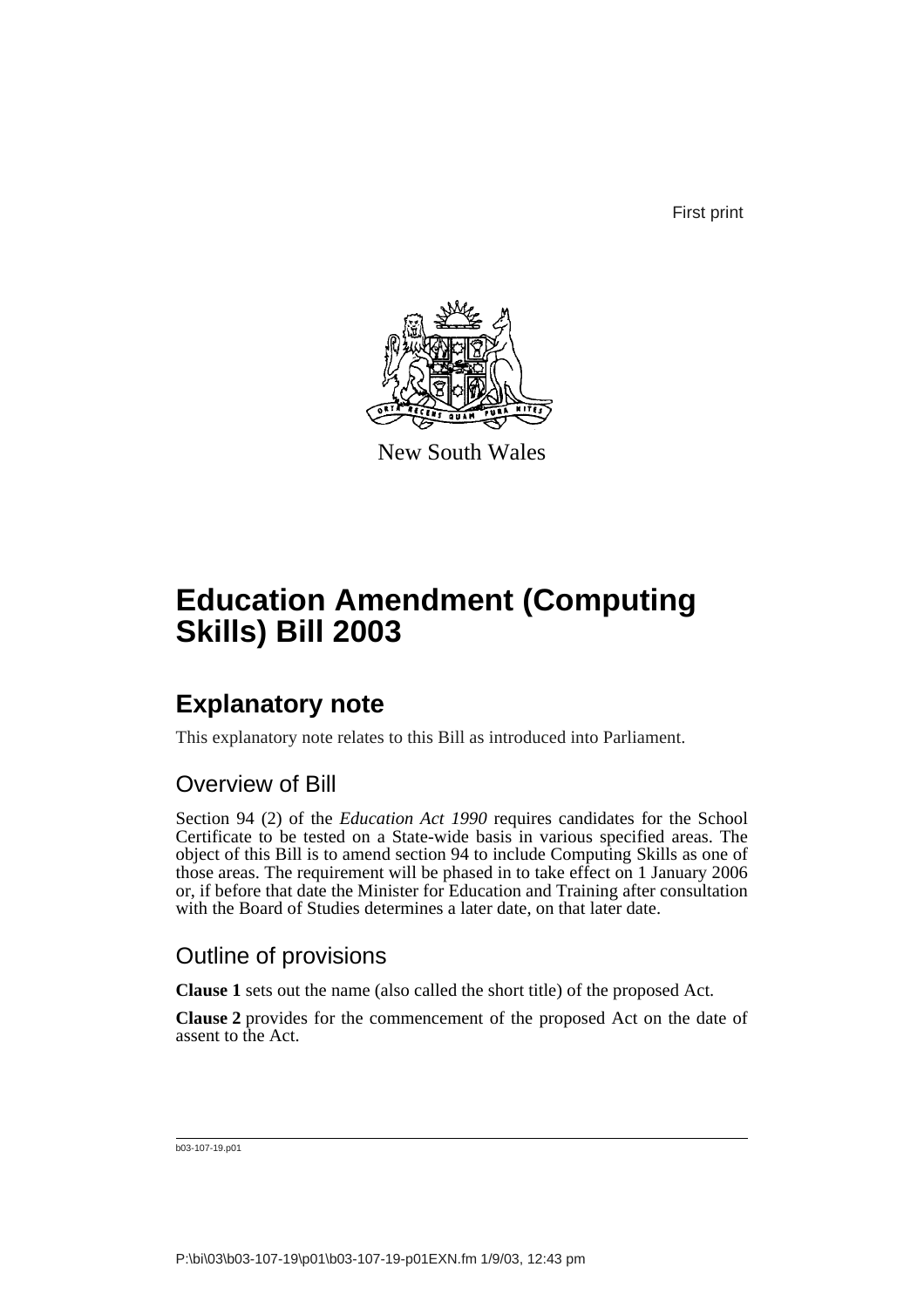Education Amendment (Computing Skills) Bill 2003

Explanatory note

**Clause 3** is a formal provision that gives effect to the amendments to the *Education Act 1990* set out in Schedule 1.

#### **Schedule 1 Amendments**

**Schedule 1** makes the amendments described in the Overview of the Bill.

Explanatory note page 2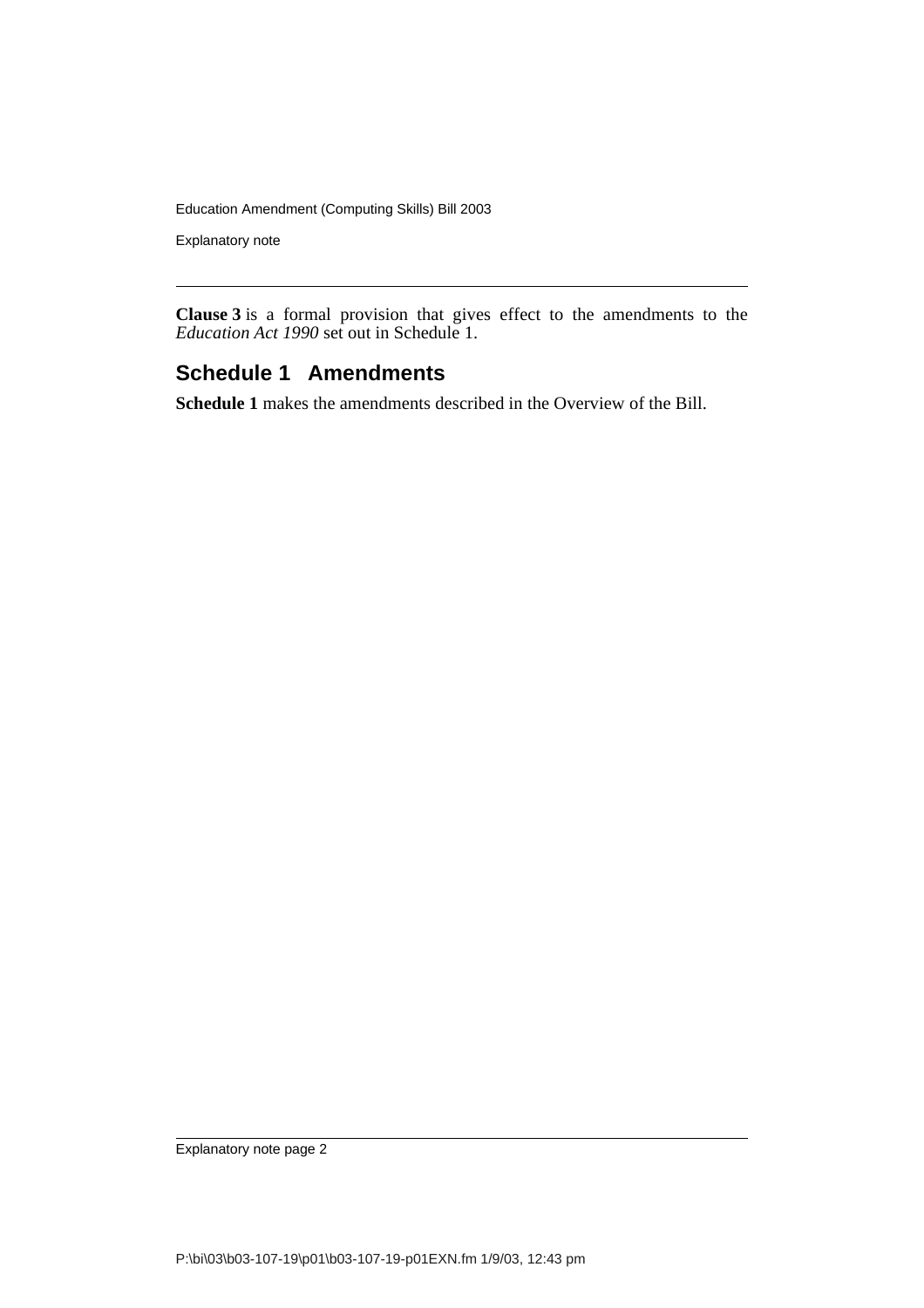First print



New South Wales

# **Education Amendment (Computing Skills) Bill 2003**

### **Contents**

|    |                                      | Page          |
|----|--------------------------------------|---------------|
| 1. | Name of Act                          |               |
| 2  | Commencement                         | 2             |
| 3  | Amendment of Education Act 1990 No 8 | $\mathcal{P}$ |
|    | Schedule 1 Amendments                |               |

b03-107-19.p01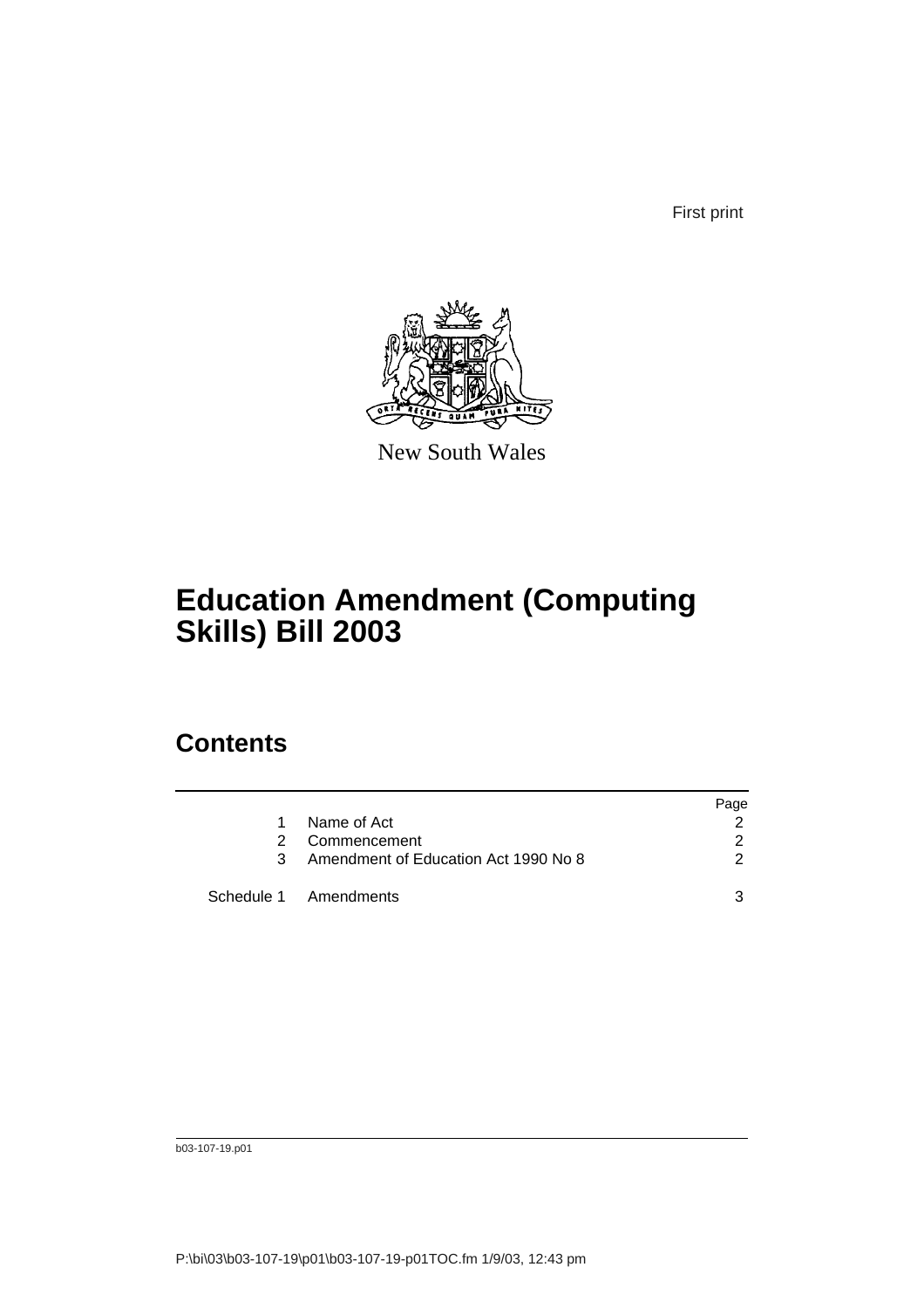#### Education Amendment (Computing Skills) Bill 2003

**Contents** 

Page

Contents page 2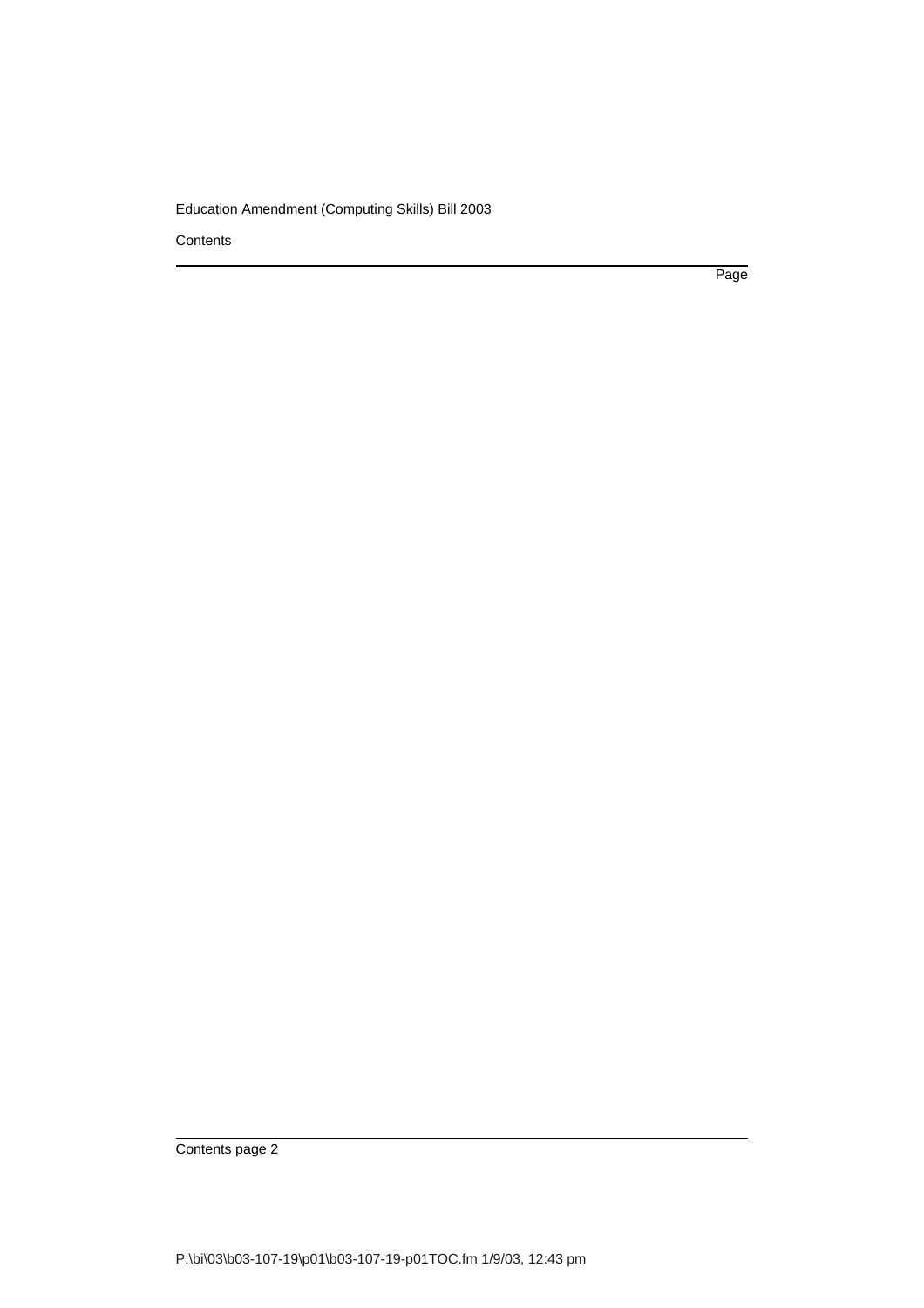

New South Wales

# **Education Amendment (Computing Skills) Bill 2003**

No , 2003

#### **A Bill for**

An Act to amend the *Education Act 1990* to require candidates for the School Certificate to be tested for computing skills.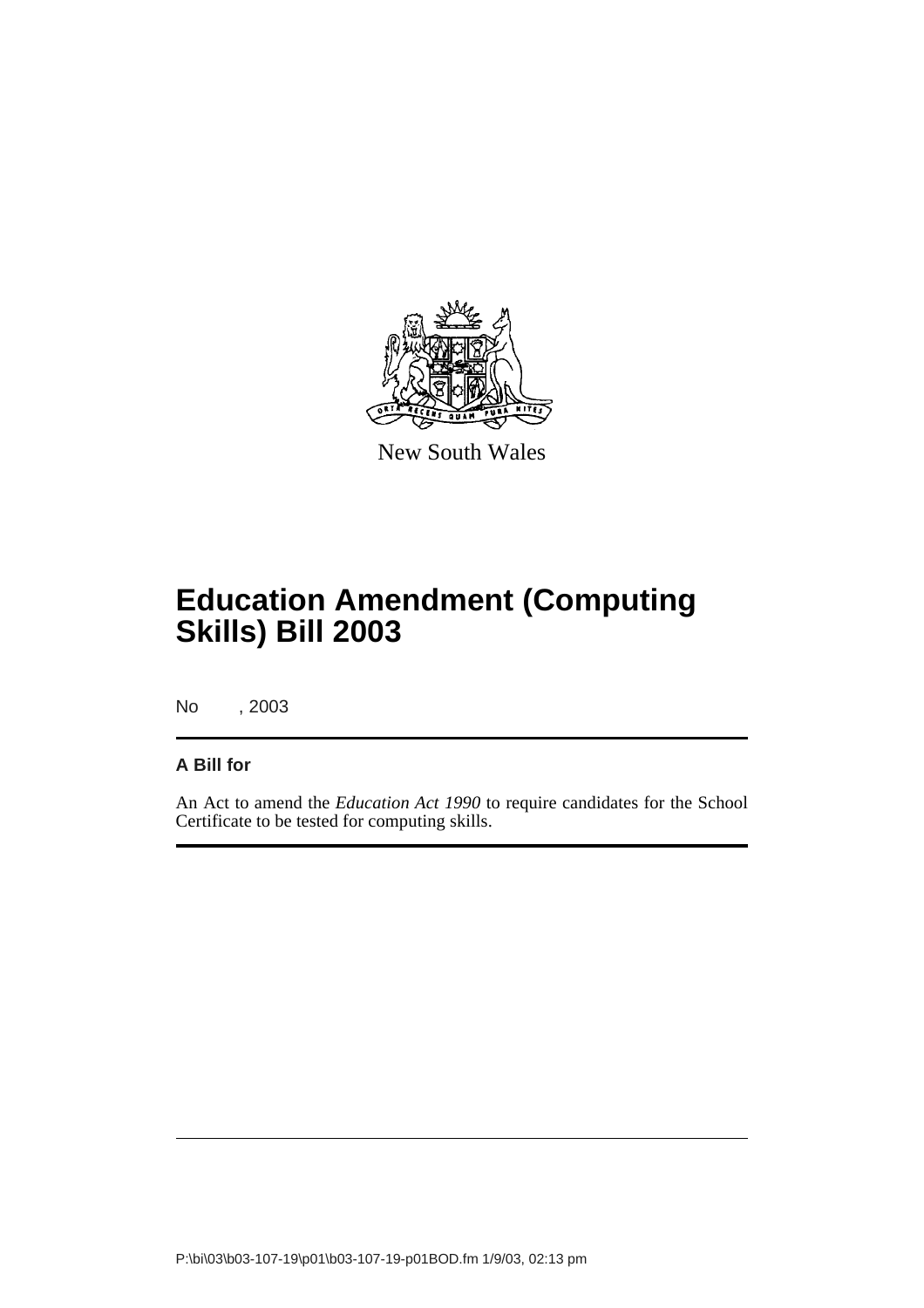<span id="page-5-2"></span><span id="page-5-1"></span><span id="page-5-0"></span>

| The Legislature of New South Wales enacts: |                                                                          |   |
|--------------------------------------------|--------------------------------------------------------------------------|---|
|                                            | Name of Act                                                              | 2 |
|                                            | This Act is the <i>Education Amendment (Computing Skills) Act 2003</i> . | 3 |
| 2                                          | <b>Commencement</b>                                                      | 4 |
|                                            | This Act commences on the date of assent to this Act.                    | 5 |
| 3                                          | <b>Amendment of Education Act 1990 No 8</b>                              | 6 |
|                                            | The <i>Education Act 1990</i> is amended as set out in Schedule 1.       | 7 |